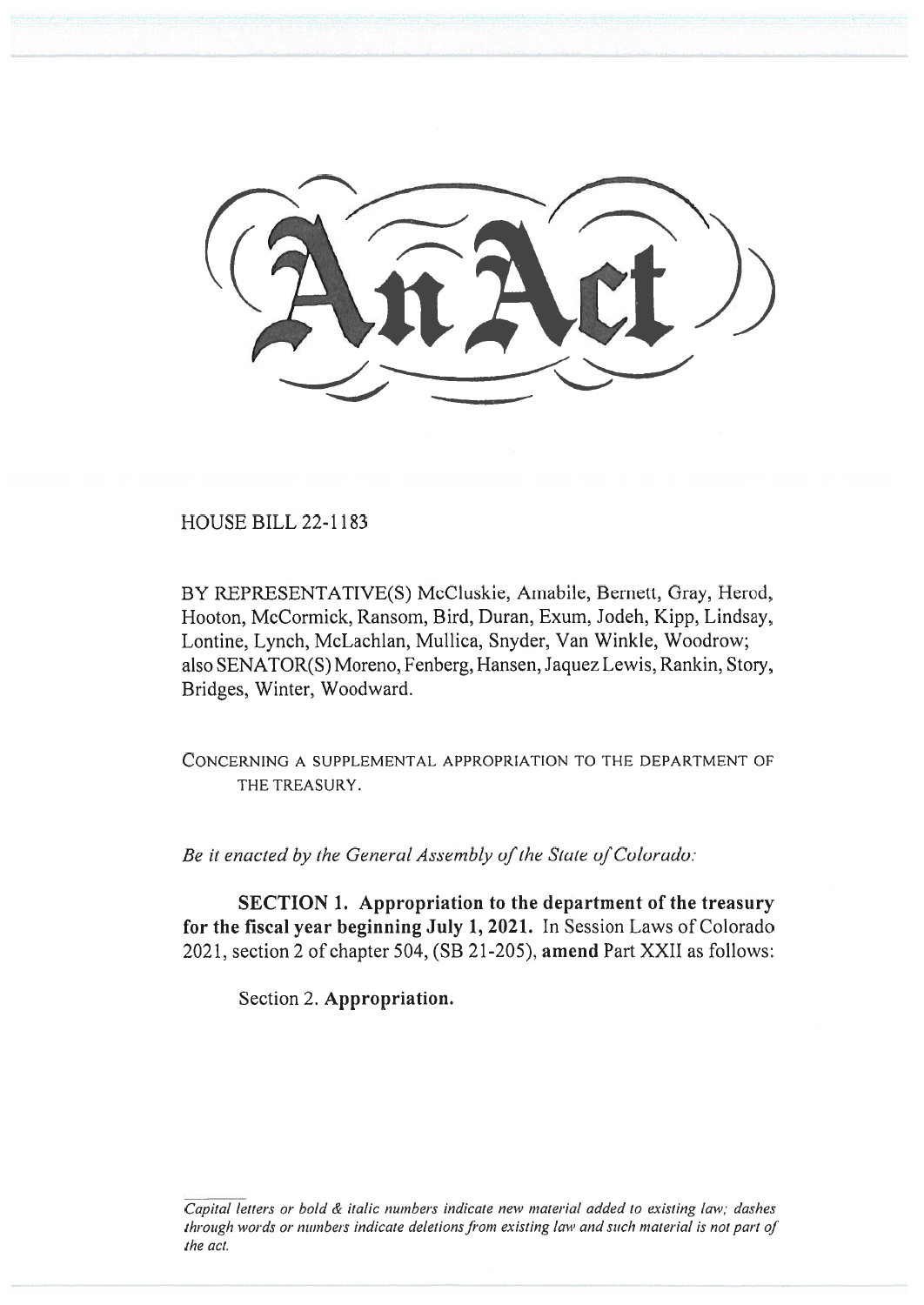|                                                       |                           |              | APPROPRIATION FROM            |                                                |             |                             |                                       |                                |  |  |
|-------------------------------------------------------|---------------------------|--------------|-------------------------------|------------------------------------------------|-------------|-----------------------------|---------------------------------------|--------------------------------|--|--|
|                                                       | ITEM &<br><b>SUBTOTAL</b> | <b>TOTAL</b> | <b>GENERAL</b><br><b>FUND</b> | <b>GENERAL</b><br><b>FUND</b><br><b>EXEMPT</b> |             | <b>CASH</b><br><b>FUNDS</b> | <b>REAPPROPRIATED</b><br><b>FUNDS</b> | <b>FEDERAL</b><br><b>FUNDS</b> |  |  |
|                                                       | $\mathbb S$               | $\mathbb S$  | $\mathbb S$                   | $\mathbb S$                                    | $\mathbb S$ |                             | ${\mathbb S}$<br>$\mathbb S$          |                                |  |  |
|                                                       |                           |              | <b>PART XXII</b>              |                                                |             |                             |                                       |                                |  |  |
|                                                       |                           |              | DEPARTMENT OF THE TREASURY    |                                                |             |                             |                                       |                                |  |  |
| (1) ADMINISTRATION                                    |                           |              |                               |                                                |             |                             |                                       |                                |  |  |
| <b>Personal Services</b>                              | 1,725,681<br>$(24.4$ FTE) |              | 772,725                       |                                                |             | 952,956 <sup>a</sup>        |                                       |                                |  |  |
| Health, Life, and Dental                              | 341,626                   |              | 189,091                       |                                                |             | $152,535^b$                 |                                       |                                |  |  |
| Short-term Disability                                 | 3,995                     |              | 2,481                         |                                                |             | $1,514^b$                   |                                       |                                |  |  |
| S.B. 04-257 Amortization                              |                           |              |                               |                                                |             |                             |                                       |                                |  |  |
| <b>Equalization Disbursement</b>                      | 124,737                   |              | 77,414                        |                                                |             | $47,323^b$                  |                                       |                                |  |  |
| S.B. 06-235 Supplemental<br>Amortization Equalization |                           |              |                               |                                                |             |                             |                                       |                                |  |  |
| Disbursement                                          | 124,737                   |              | 77,414                        |                                                |             | $47,323^b$                  |                                       |                                |  |  |
| <b>Salary Survey</b>                                  | 74,044                    |              | 45,560                        |                                                |             | 28,484 <sup>b</sup>         |                                       |                                |  |  |
| <b>PERA Direct Distribution</b>                       | 55,339                    |              | 34,051                        |                                                |             | $21,288^{b}$                |                                       |                                |  |  |
| Workers' Compensation and<br>Payment to Risk          |                           |              |                               |                                                |             |                             |                                       |                                |  |  |
| Management and Property                               |                           |              |                               |                                                |             |                             |                                       |                                |  |  |
| Funds                                                 | 14,760                    |              | 14,760                        |                                                |             |                             |                                       |                                |  |  |
| <b>Operating Expenses</b>                             | 185,581                   |              | 185,581                       |                                                |             |                             |                                       |                                |  |  |
|                                                       | 944,581                   |              | 944,581                       |                                                |             |                             |                                       |                                |  |  |
| <b>Information Technology</b>                         |                           |              |                               |                                                |             |                             |                                       |                                |  |  |
| Asset Maintenance                                     | 12,568                    |              | 6,284                         |                                                |             | $6,284^{b}$                 |                                       |                                |  |  |
| <b>Legal Services</b>                                 | 279,766                   |              | 50,373                        |                                                |             | 229,393°                    |                                       |                                |  |  |
| Capitol Complex Leased                                |                           |              |                               |                                                |             |                             |                                       |                                |  |  |
| Space                                                 | 65,590                    |              | 65,590                        |                                                |             |                             |                                       |                                |  |  |
| Payments to OIT                                       | 190,824                   |              | 95,413                        |                                                |             | $95,411^b$                  |                                       |                                |  |  |
| <b>CORE Operations</b>                                | 315,383                   |              | 141,922                       |                                                |             | $173,461^b$                 |                                       |                                |  |  |

PAGE 2-HOUSE BILL 22-1183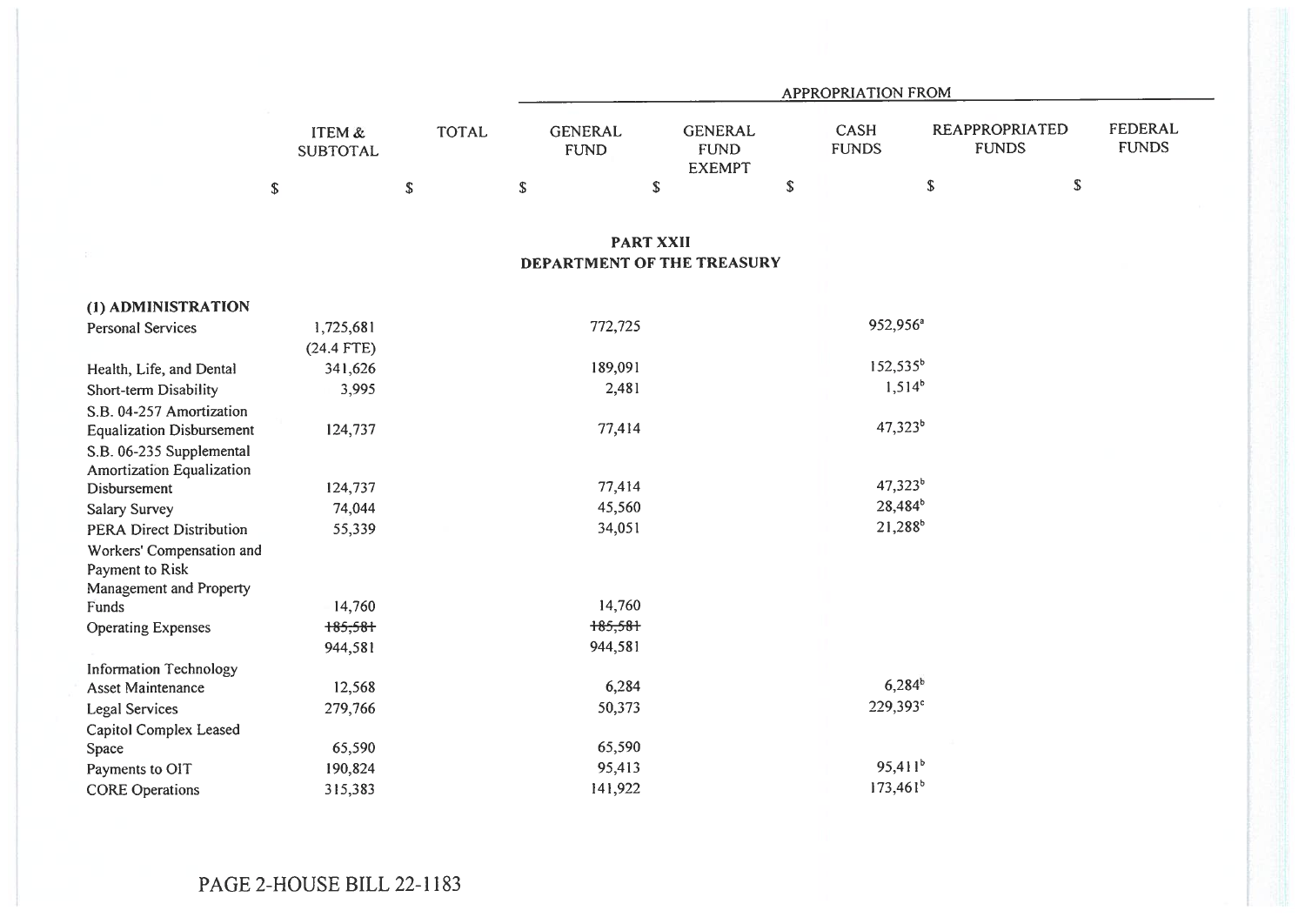|                                                               |                           |              |                        |                               |       |                                                |  |        | APPROPRIATION FROM          |                                       |    |                         |
|---------------------------------------------------------------|---------------------------|--------------|------------------------|-------------------------------|-------|------------------------------------------------|--|--------|-----------------------------|---------------------------------------|----|-------------------------|
|                                                               | ITEM &<br><b>SUBTOTAL</b> | <b>TOTAL</b> |                        | <b>GENERAL</b><br><b>FUND</b> |       | <b>GENERAL</b><br><b>FUND</b><br><b>EXEMPT</b> |  |        | <b>CASH</b><br><b>FUNDS</b> | <b>REAPPROPRIATED</b><br><b>FUNDS</b> |    | FEDERAL<br><b>FUNDS</b> |
|                                                               | \$                        | S            |                        | \$                            |       | \$.                                            |  | ø<br>D |                             | \$                                    | \$ |                         |
| <b>Charter School Facilities</b><br><b>Financing Services</b> | 7,500                     |              |                        |                               |       |                                                |  |        | $7,500(I)^d$                |                                       |    |                         |
| Discretionary Fund                                            | 5,000                     |              | 3,527,131<br>4,286,131 |                               | 5,000 |                                                |  |        |                             |                                       |    |                         |

<sup>a</sup> Of this amount, \$887,488 shall be from cash management transaction fees pursuant to Section 24-36-120, C.R.S., and \$65,468 shall be from the Unclaimed Property Trust Fund created in Section 38-13-116.5 (1)(a), C.R.S.

<sup>b</sup> Of these amounts, \$569,083 shall be from the principal balance of the Unclaimed Property Trust Fund created in Section 38-13-116.5 (1)(a), C.R.S., and \$4,540 shall be from various sources of cash funds.

' Of this amount, it is estimated that \$168,226(1) shall be from the State Public Financing Cash Fund created in Section 24-36-121 (7)(a), C.R.S., \$38,228 shall be from the principal balance of the Unclaimed Property Trust Fund created in Section 38-13-116.5 (1)(a), C.R.S., and \$22,939 shall be from interest or income earned on the investment of the money in the Public School Fund pursuant to Section 22-41-102, C.R.S. Appropriations from the State Public Financing Cash Fund are shown for informational purposes only because the State Public Financing Cash Fund is continuously appropriated to the State Treasurer pursuant to Section 24-36-121 (7)(a), C.R.S.

<sup>d</sup> This amount shall be from the Charter School Financing Administrative Cash Fund created in Section 22-30.5-406 (1)(c)(I), C.R.S. Money from the Charter School Financing Administrative Cash Fund is continuously appropriated and is included as information for purposes of complying with the limitation on state fiscal year spending imposed by Section 20 of Article X of the State Constitution.

| (2) UNCLAIMED FROFERT I FROGRAM  |                   |           |                        |
|----------------------------------|-------------------|-----------|------------------------|
| <b>Personal Services</b>         | 1,035,088         |           | 1,035,088 <sup>a</sup> |
|                                  |                   |           | $(17.0$ FTE)           |
| <b>Operating Expenses</b>        | 496,219           |           | 496,219"               |
|                                  | 583,365           |           | 583,365 <sup>a</sup>   |
| Promotion and                    |                   |           |                        |
| Correspondence                   | 200,000           |           | 200,000 <sup>a</sup>   |
| <b>Leased Space</b>              | <del>62,146</del> |           | $62,146$ <sup>*</sup>  |
| <b>Contract Auditor Services</b> | 800,000           |           | $800,000(I)^{b}$       |
|                                  |                   | 2,593,453 |                        |
|                                  |                   | 2,618,453 |                        |

(A) UNCLAIMED PROPERTY PROCESS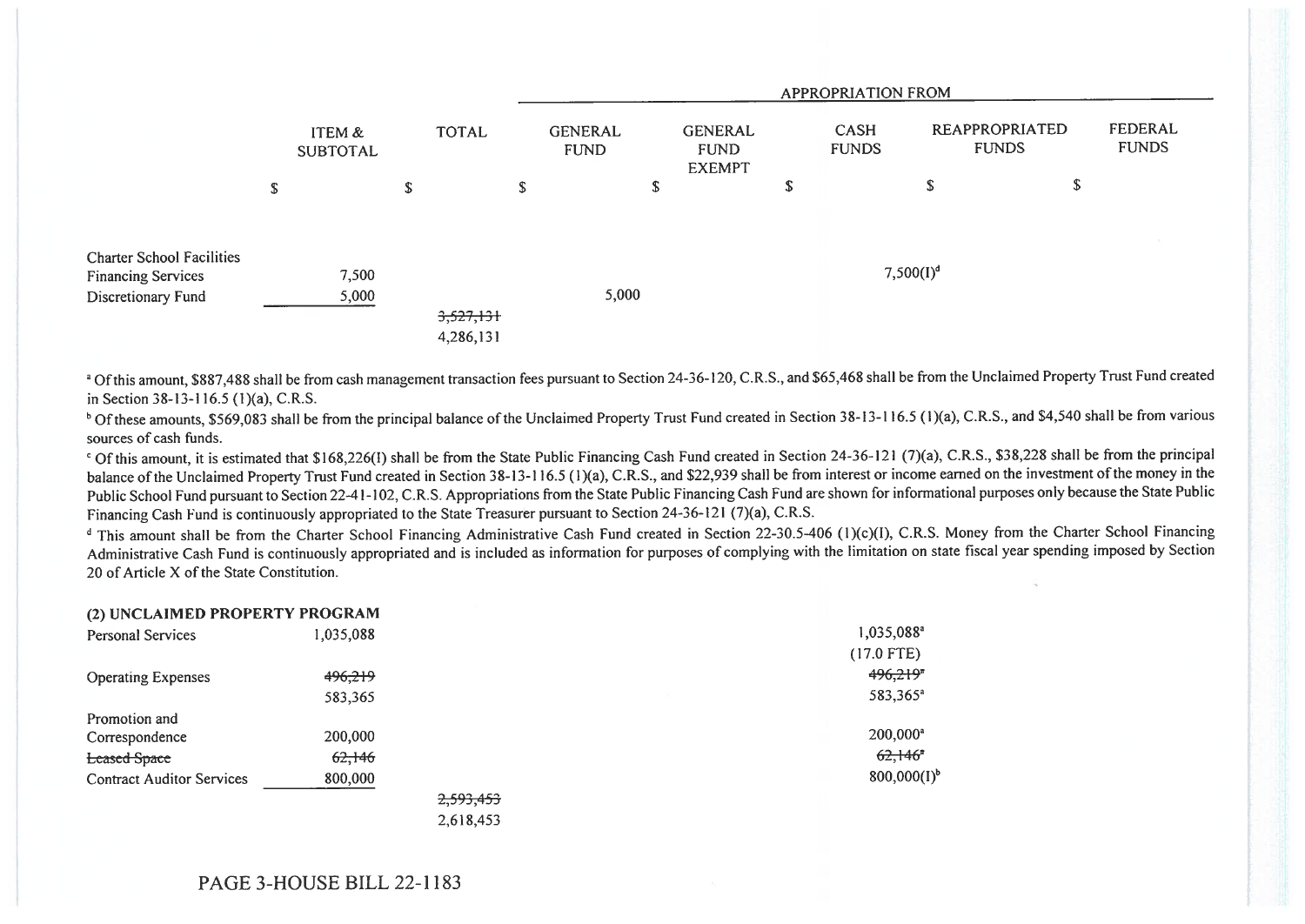|                           |              |                        |                                                | APPROPRIATION FROM          |                                |                         |
|---------------------------|--------------|------------------------|------------------------------------------------|-----------------------------|--------------------------------|-------------------------|
| ITEM &<br><b>SUBTOTAL</b> | <b>TOTAL</b> | GENERAL<br><b>FUND</b> | <b>GENERAL</b><br><b>FUND</b><br><b>EXEMPT</b> | <b>CASH</b><br><b>FUNDS</b> | REAPPROPRIATED<br><b>FUNDS</b> | FEDERAL<br><b>FUNDS</b> |
|                           |              |                        |                                                |                             |                                |                         |

<sup>a</sup> These amounts shall be from the principal balance of the Unclaimed Property Trust Fund created in Section 38-13-116.5 (1)(a), C.R.S.

<sup>b</sup> This amount shall be from revenues collected by contract auditors. This amount is included in the Long Bill for informational purposes only and is continuously appropriated pursuant to Section 38-13-116.5 (2)(b), C.R.S.

| (3) SPECIAL PURPOSE<br>Senior Citizen and Disabled |             |                      |                        |                   |
|----------------------------------------------------|-------------|----------------------|------------------------|-------------------|
| Veteran Property Tax                               |             |                      |                        |                   |
| Exemption                                          | 160,792,867 | $160,792,867(1)^{a}$ |                        |                   |
| Highway Users Tax Fund -                           |             |                      |                        |                   |
| <b>County Payments</b>                             | 209,860,585 |                      | $209,860,585(I)^{b}$   |                   |
| Highway Users Tax Fund -                           |             |                      |                        |                   |
| <b>Municipality Payments</b>                       | 144,221,371 |                      | $144,221,371(I)^{b}$   |                   |
| Property Tax                                       |             |                      |                        |                   |
| Reimbursement for                                  |             |                      |                        |                   |
| Property Destroyed by                              |             |                      |                        |                   |
| Natural Cause                                      | 1,000,000   | +,000,000            |                        |                   |
|                                                    | 4,700,000   | 4,700,000            |                        |                   |
| Lease Purchase of                                  |             |                      |                        |                   |
| <b>Academic Facilities</b>                         |             |                      |                        |                   |
| <b>Pursuant to Section</b>                         |             |                      |                        |                   |
| 23-19.9-102, C.R.S.                                | 17,433,244  |                      |                        | $17,433,244(1)^c$ |
| Public School Fund                                 |             |                      |                        |                   |
| <b>Investment Board Pursuant</b>                   |             |                      |                        |                   |
| to Section 22-41-102.5,                            |             |                      |                        |                   |
| C.R.S.                                             | 1,760,000   |                      | 1,760,000 <sup>d</sup> |                   |
| S.B. 17-267                                        |             |                      |                        |                   |
| <b>Collateralization Lease</b>                     |             |                      |                        |                   |
| Purchase Payments                                  | 75,000,000  | 13,000,000           | 62,000,000°            |                   |
|                                                    |             |                      |                        |                   |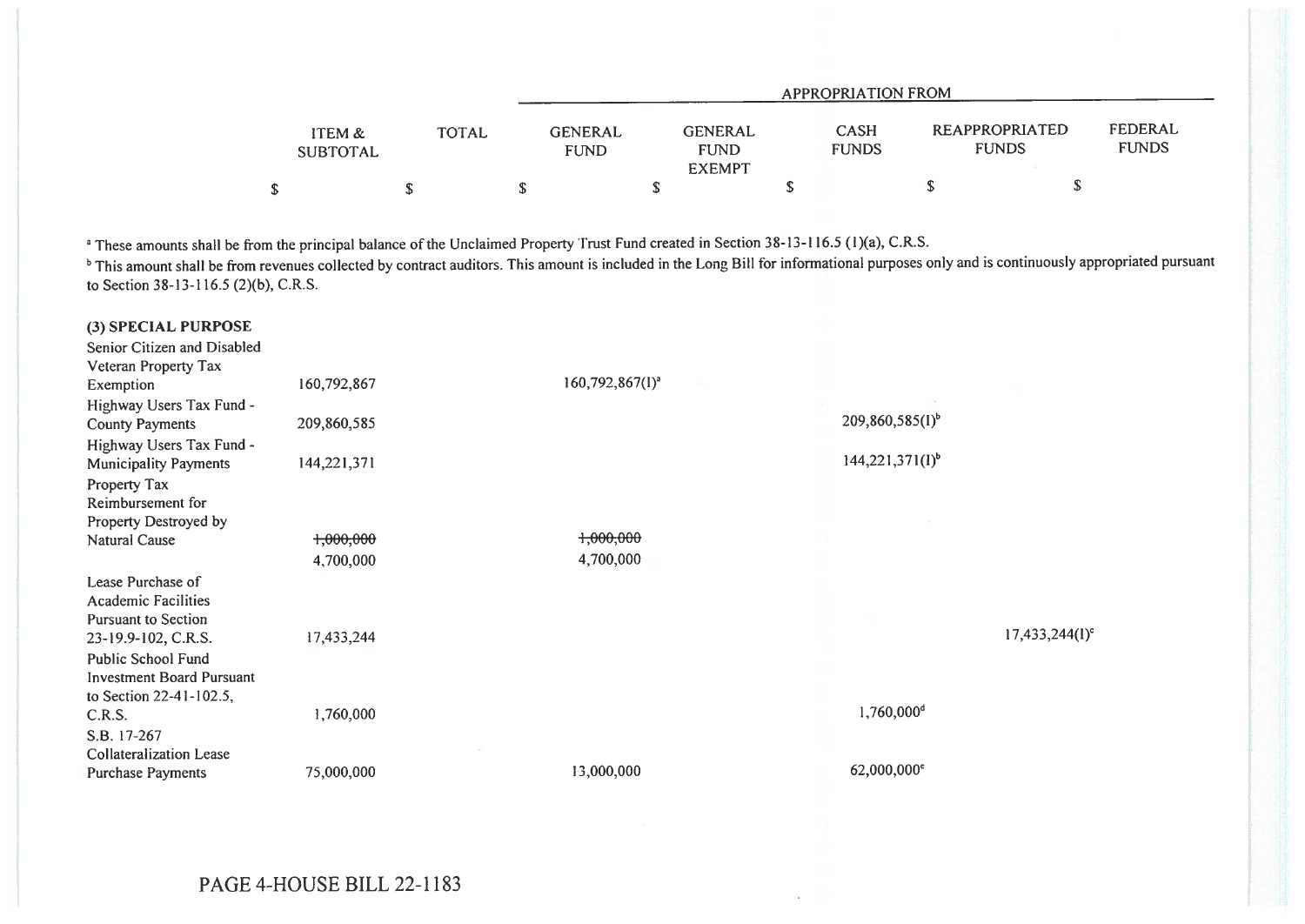|                                                                                |                           |             |              |                            | <b>APPROPRIATION FROM</b> |                               |                                                |    |                             |                                       |                            |                         |
|--------------------------------------------------------------------------------|---------------------------|-------------|--------------|----------------------------|---------------------------|-------------------------------|------------------------------------------------|----|-----------------------------|---------------------------------------|----------------------------|-------------------------|
|                                                                                | ITEM &<br><b>SUBTOTAL</b> |             | <b>TOTAL</b> |                            |                           | <b>GENERAL</b><br><b>FUND</b> | <b>GENERAL</b><br><b>FUND</b><br><b>EXEMPT</b> |    | <b>CASH</b><br><b>FUNDS</b> | <b>REAPPROPRIATED</b><br><b>FUNDS</b> |                            | FEDERAL<br><b>FUNDS</b> |
|                                                                                | ${\mathbb S}$             |             | \$           |                            | S                         | J.                            |                                                | J. |                             | \$                                    | P                          |                         |
| Direct Distribution for<br>Unfunded Actuarial<br><b>Accrued PERA Liability</b> |                           | 225,000,000 |              | 835,068,067<br>838,768,067 |                           | $167,440,377(1)^f$            |                                                |    |                             |                                       | 57,559,623(I) <sup>8</sup> |                         |

<sup>a</sup> Pursuant to Section 3.5 (3) of Article X of the State Constitution, this amount is not subject to the limitation on General Fund appropriations set forth in Section 24-75-201.1 (1)(a)(IlI)(A), C.R.S., because enactment of this constitutional provision by the people of Colorado constitutes voter approval of a weakening of such limitation. This amount reflects the estimate of the money that shall be paid to fully reimburse counties pursuant to Section 39-3-207 (4)(a), C.R.S., for lost property tax revenues as a result of property owners claiming the exemption.

<sup>b</sup> These amounts represent estimated allocations from the Highway Users Tax Fund, created in Section 43-4-201 (1)(a), C.R.S. These estimates of revenue distributions to counties and municipalities pursuant to Sections 43-4-205, 207, and 208, C.R.S., are included for informational purposes and for the purpose of complying with the limitation on state fiscal year spending imposed by Section 20 of Article X of the State Constitution.

`This amount shall be from funds transferred from the Lease Purchase of Academic Facilities pursuant to Section 23-19.9-102, C.R.S. line item in the Colorado Commission on Higher Education section of the Department of Higher Education.

<sup>d</sup> This amount shall be from interest or income earned on the investment of the money in the Public School Fund pursuant to Section 22-41-102, C.R.S.

`This amount shall be from various cash funds under the control of the Transportation Commission pursuant to Section 24-82-1303 (2)(d)(II), C.R.S.

'Pursuant to Section 24-51-414 (5), C.R.S., this amount is included in the general appropriation bill for informational purposes and for the purpose of complying with the limitation on state fiscal year spending imposed by Section 20 of Article X of the State Constitution and represents the estimated amount of the total distribution that is attributable to public education from kindergarten through the twelfth grade.

<sup>8</sup>This amount shall be from funds transferred from the Department of Personnel. Pursuant to Section 24-51-414 (5), C.R.S., this amount is included in the general appropriation bill for informational purposes and for the purpose of complying with the limitation on state fiscal year spending imposed by Section 20 of Article X of the State Constitution and represents the estimated amount of the total distribution that is attributable to the state.

| <b>TOTALS PART XXII</b> |               |                            |                          |                            |  |
|-------------------------|---------------|----------------------------|--------------------------|----------------------------|--|
| (TREASURY)              | \$841,188,651 | \$343,996,903*             | <del>\$422,198,881</del> | $$74,992,867$ <sup>c</sup> |  |
|                         | \$845,672,651 | \$348,455,903 <sup>a</sup> | $$422,223,881^b$         |                            |  |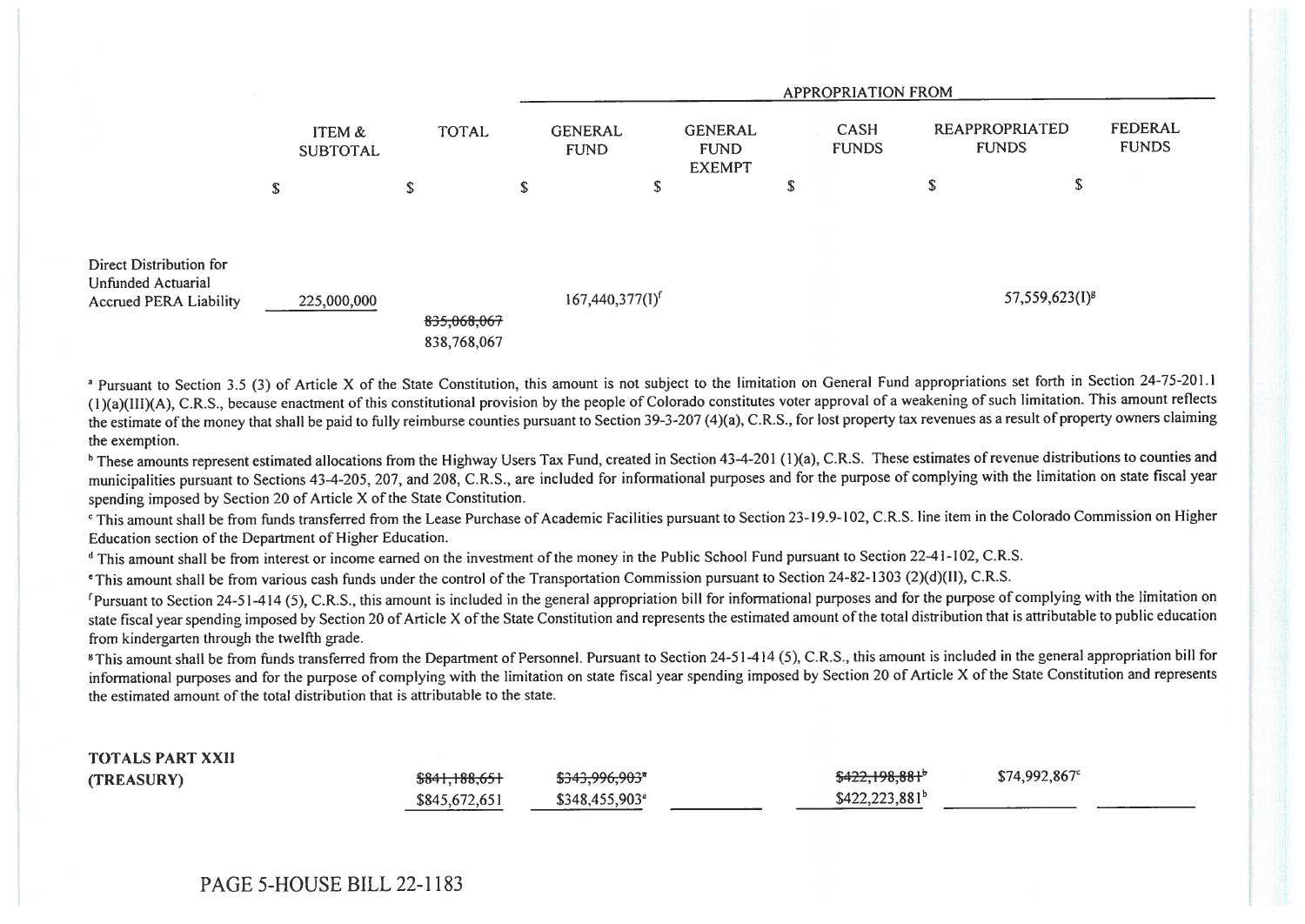|                           |              |                               |                                                | APPROPRIATION FROM          |                                |                         |
|---------------------------|--------------|-------------------------------|------------------------------------------------|-----------------------------|--------------------------------|-------------------------|
| ITEM &<br><b>SUBTOTAL</b> | <b>TOTAL</b> | <b>GENERAL</b><br><b>FUND</b> | <b>GENERAL</b><br><b>FUND</b><br><b>EXEMPT</b> | <b>CASH</b><br><b>FUNDS</b> | REAPPROPRIATED<br><b>FUNDS</b> | FEDERAL<br><b>FUNDS</b> |
|                           |              |                               |                                                |                             |                                |                         |

<sup>a</sup> Of this amount, \$328,233,244 contains an (1) notation and \$160,792,867 is not subject to the limitation on General Fund appropriations imposed by Section 24-75-201.1 (1)(a) (III), C.R.S.

<sup>b</sup> Of this amount, \$355,057,682 contains an (I) notation; \$354,081,956 represents allocations of Highway Users Tax Fund revenues to counties and municipalities pursuant to Sections 43-4-205, 207, and 208, C.R.S.

 $\textdegree$ This amount contains an (I) notation.